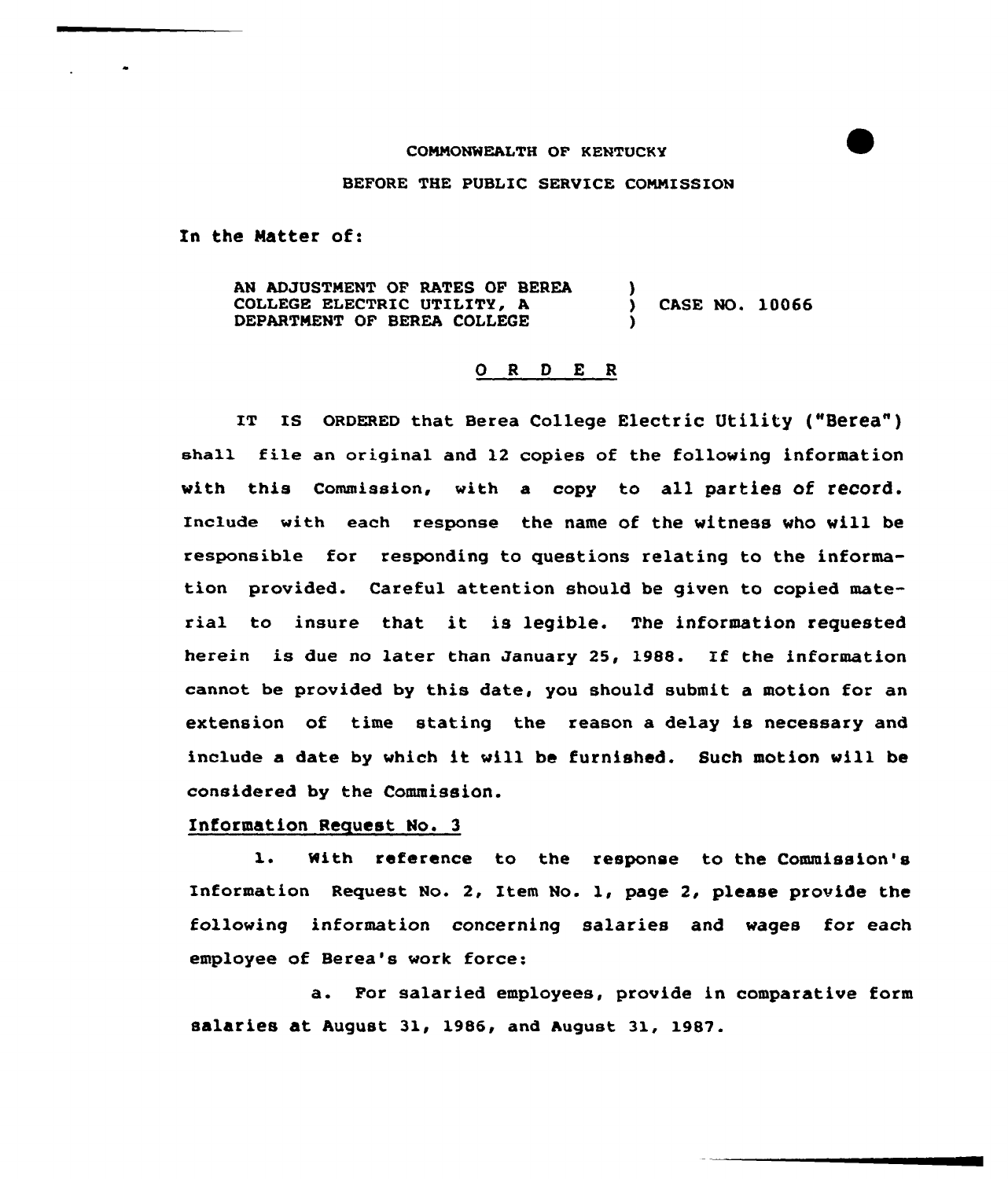b. For hourly employees, provide the following information for the test year:

(1) Regular hours worked.

(2) Regular hours wage rate at test year-end.

(3) Overtime hours worked.

(4) Overtime hours wage rate at test year-end.

(5) For each employee, identify whether he/she is full-time or part-time and indicate the number of hours budgeted for that employee to work annually.

c. Identify any employees that began or ended their employment at Berea during the test year.

d. State whether any employees have been or are expected to be added or subtracted from the test-year-end work force.

e. State the number of employees added since December 31, 1982.

f. State the average percent wages and salaries increases granted each July 1 since December 31, 1982.

2. With reference to the response to the Commission's Information Request No. 2, Item No. 1, please provide the following information:

a. Provide the amount of social security taxes, retirement contribution, Blue Cross-Blue Shield, life insurance, unemployment compensation, worker's compensation, disability insurance, and accrued vacation pay charged to the books of Serea during the test year.

 $-2-$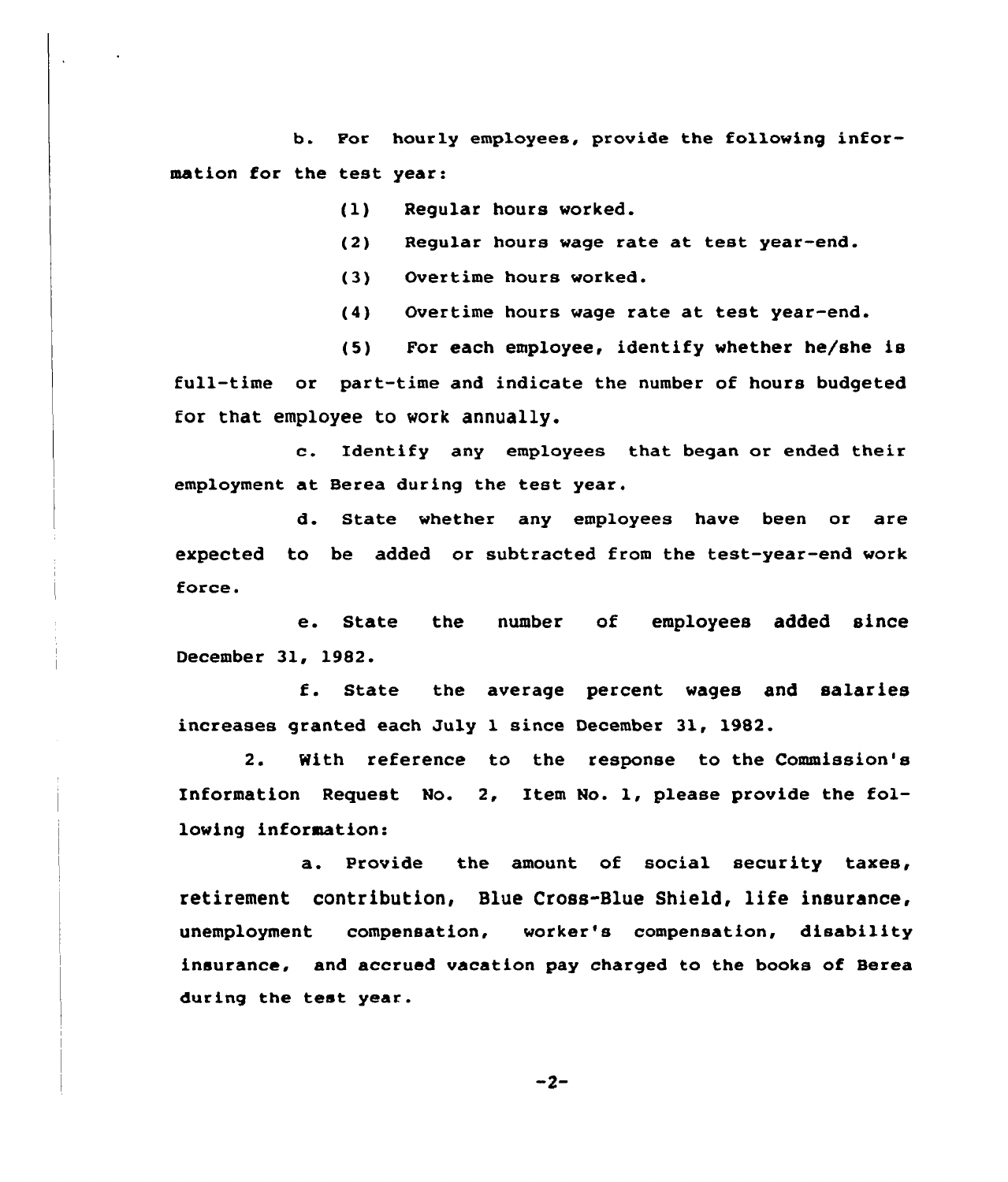b. List the account(s) to which each of the above items were charged.

c. State the basis or method for any of the above amounts that were allocated.

d. provide the fringe benefit rate for all calendar years since 1983. Also provide the workpapers showing the calculations of these rates.

3. state the amount of compensation related to Donald E. Bewley included in test year operations. Also, state the beginning date and expected ending date of his leave of absence.

4. Provide a narrative explanation explaining the cost allocation determination processes and procedures in allocating expenses to the Electric Department. Also, provide any existing internal documents, including but not limited to, cost allocation manuals, policy statements, etc., that relate to the allocation of costs to the Electric Department.

5. With reference to Exhibit 4, page 8, of the application, provide the following information:

a. Documentation of the \$32,175 incurred for underwriters fees.

b. Documentation of the \$5,863 incurred for bond counsel fees.

c. Explain why Herea proposes that the full amount be amortized over 10 years, whereas the term of a portion of the bonds is only 5 years.

 $-3-$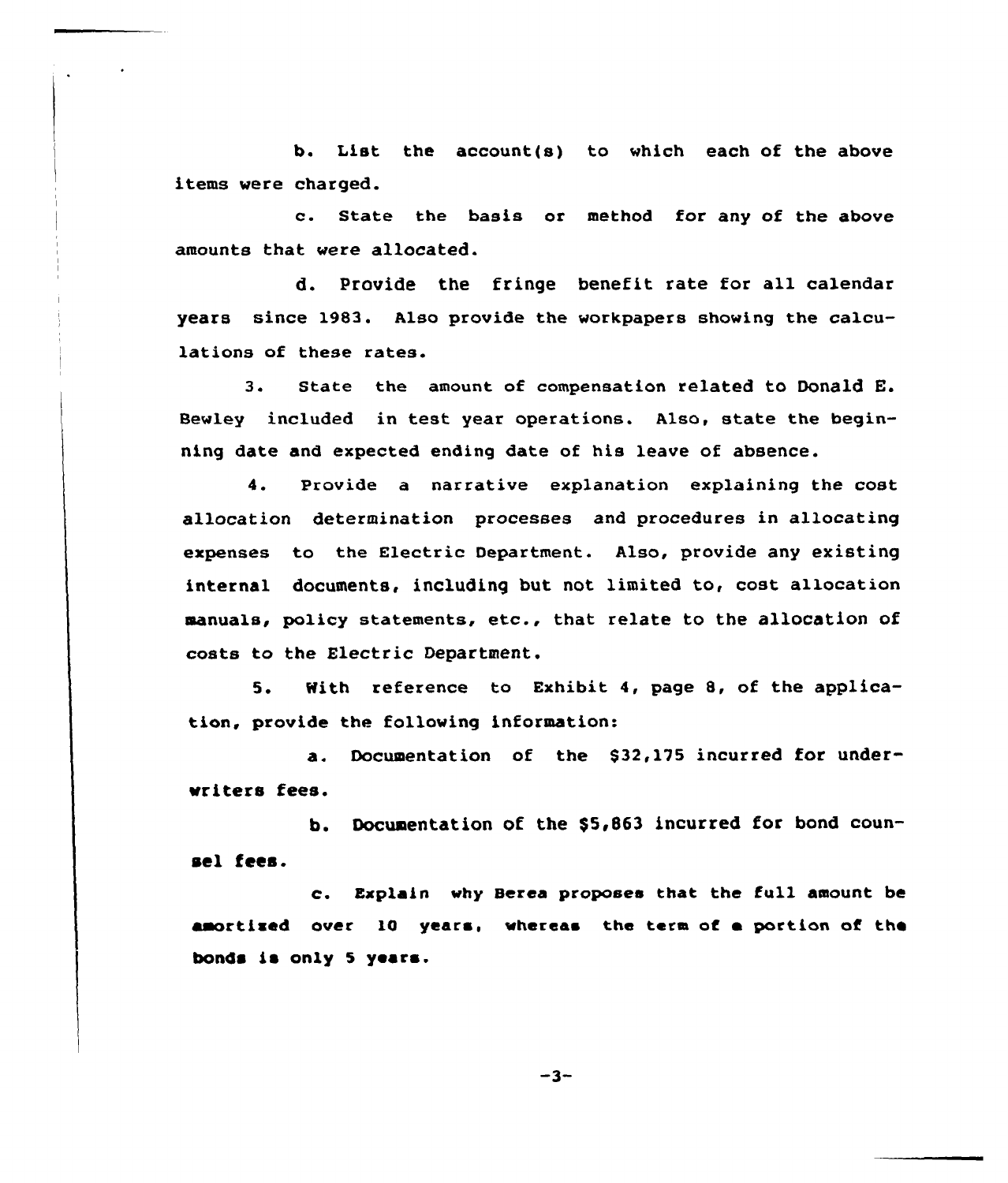6. With reference to Exhibit 4, page ll, of the application, adjustment to amortize legal fees, provide the following informations

a. Reference the FERC case number of each case involved and provide the costs applicable to each case.

b. Briefly explain the efforts and results of Berea's intervention in these cases.

c. If Berea intervened in collaboration with other parties, identify those parties and explain how common expenses were shared among them.

7. With reference to the response to the Commission's Information Request No. 1, Item No. 4, please provide a complete copy of the auditor's report for the year ending June 30, 1987.

8. With reference to the response to the Commission's Information Request No. 1, Item No. 10, explain the circumstances that xesulted in the increase in the balance of the following two accounts:

a. F40-64 — Poles, Towers and Fixtures.

b. F40-65 - Overhead Conductors and Devices.

9. With reference to the response to the Commission's Information Request No. 1, Item No. 9s

a. State Berea's position regarding the inclusion of the non-recurring \$2,876 of costs associated with Case No. 9397.<sup>1</sup> If Berea believes these costs should be included, explain the

 $\mathbf{1}$ Berea College Electric Utility Department Metering Practices, Final Ordered dated July 2, 1986.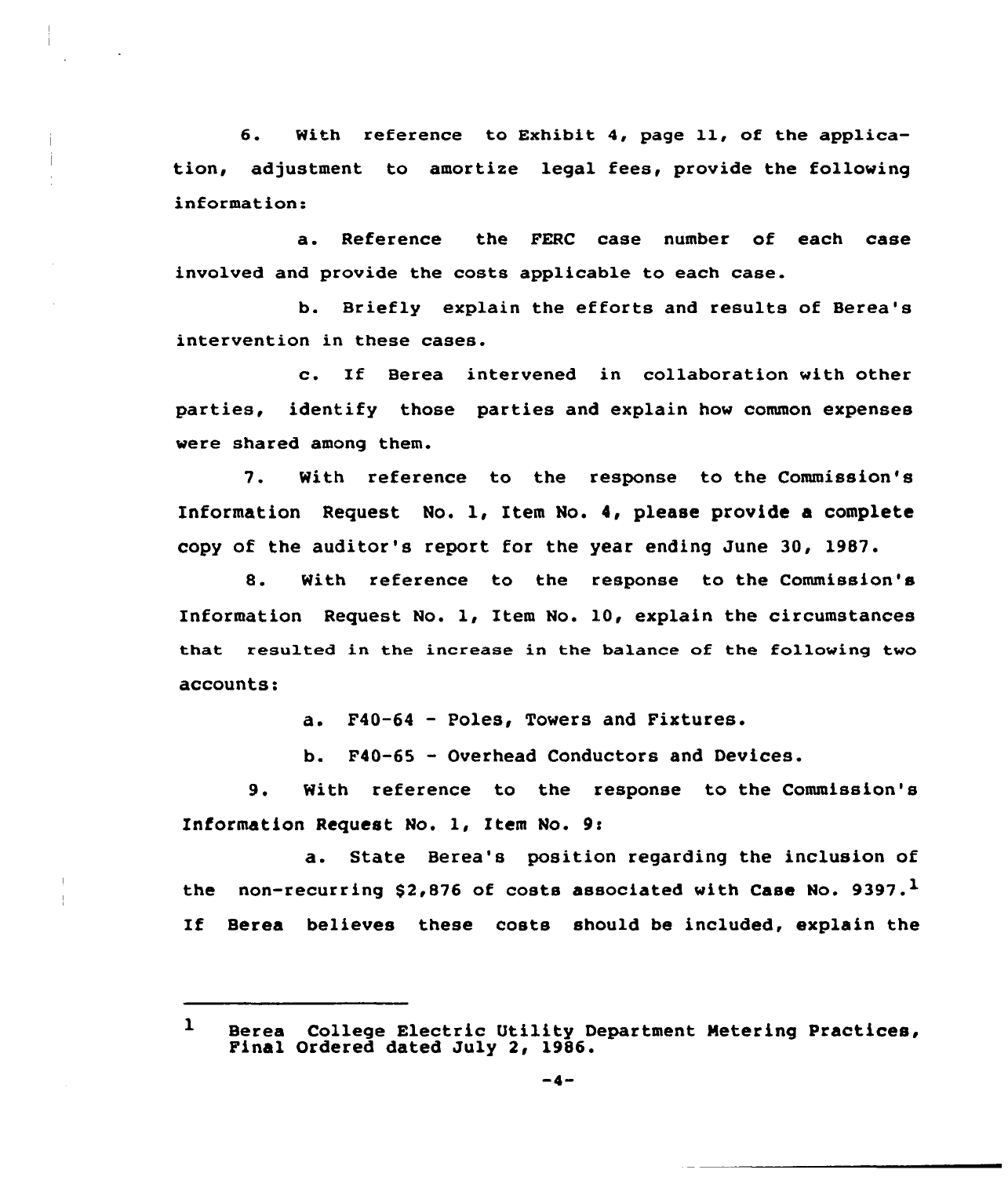rational for including a non-recurring cost in test year operations.

b. Elaborate on the services provided by Moody Investors related to the \$2,438 expenditure (Receiving Form 72).

10. With reference to Exhibit 4, page <sup>4</sup> of 13, of the application, revenue normalization adjustment, provide the following information:

a. provide the calculations of the \$12,104 in refunds.

b. State the date(s) that the refunds were made.

c. Explain the circumstances that resulted in the March 1987 check returned from Gibson Greeting Card Company and provide a complete chronology of this transaction.

d. Explain how the refunds were accounted for on the books of Berea. Include within this explanation all applicable journal entries.

ll. Nith reference to paragraph <sup>4</sup> of the application, wherein Berea states that it has expended \$955,376 for capital expenditures since its last general rate case, provide an itemized listing of all construction projects costing in excess of \$10,000 since Berea's last general rate case. Also, cite the Commission's Order approving such construction where applicable.

12. With reference to Exhibit 1, page 1, paragraph 5, of the application, June 30, 1987, Bond Issue, provide the following information:

a. Cite the case number in which the Commission approved the Bond Issue of June 30, 1987. If Commission approval

 $-5-$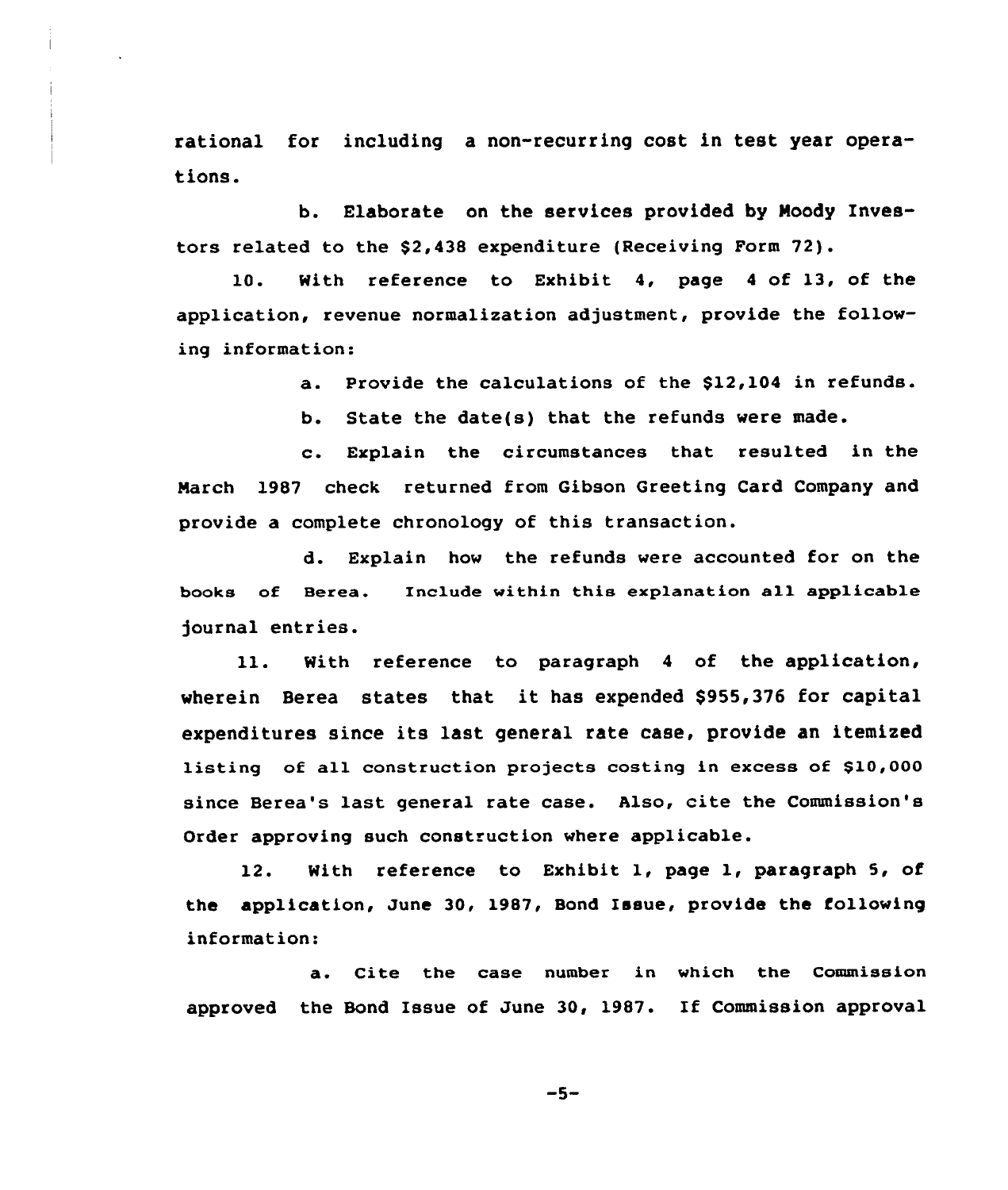of this bond issue was not obtained, explain why such approval was not obtained.

b. Provide a copy of the loan documents associated with this bond issue.

13. With reference to the response to the Commission's Information Request No. 1, Item No. 11, for each of the following accounts, please provide a complete explanation of the circumstances that resulted in the increase or decrease in the test-year expense level, relative to the level incurred in the 12-month period immediately preceding the test year. Also, state the amount incurred for each of these expenses for the years 1982- 1987, inclusive.

| Account No. | Account Title               |
|-------------|-----------------------------|
| U10-37      | Service Labor               |
| $U10 - 41$  | Student Payroll             |
| $U10 - 44$  | Fringe Benefits             |
| $U10-49$    | Equipment Operating Expense |
| $U10 - 51$  | Repairs                     |
| $U10-55$    | <b>Sundry</b>               |
| $U10-60$    | Consultant Service          |
| $U10 - 80$  | Administrative              |
|             |                             |

14. With reference to Exhibit 4, page 12, of the application, provide the following information:

a. Explain the method used that resulted in the \$48,138 charged for administrative expense during the test year. Include the calculations, workpapers, etc., that support the derivation of this charge.

b. Explain why Berea believes the ratio of administrative expenses to total expenses should be expected to be the same for the Electric Department as for the College.

 $-6-$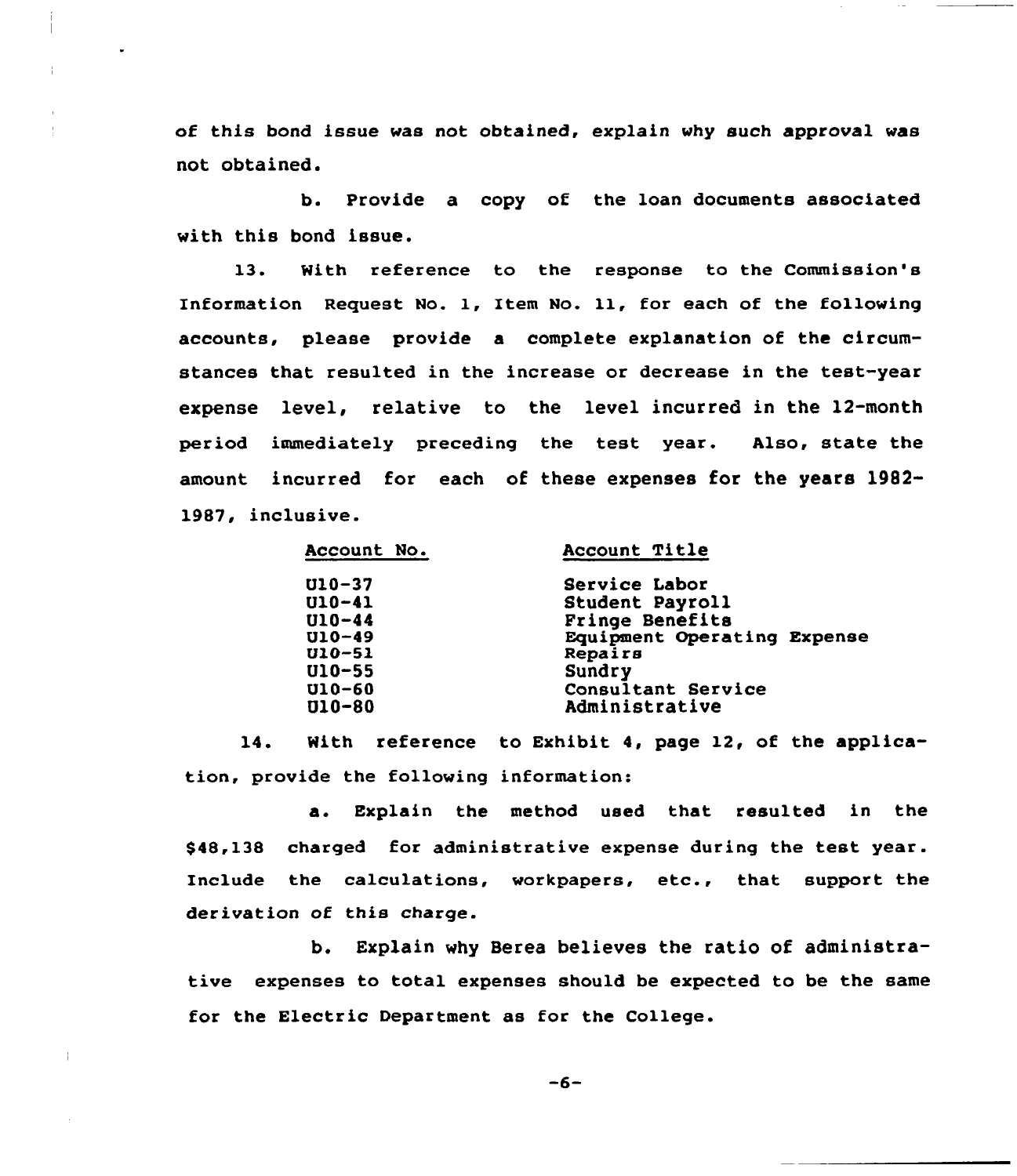c. Explain the changes in facts and circumstances that corroborates the position that administrative and general expense allocable to Berea should increase by 77 percent above the level recorded in the test year.

d. Provide any evidence Berea deems appropriate that 14.2 percent  $(586, 210/5606, 347)$  of the shared administrative expenses are expenses that relate to the Electric Department.

e. Define "Shared Administrative Expenses" as used by Berea. Explain the criteria used to classify expenses, as such, and state the amount of total administrative expenses incurred by the College.

f. Identify all departments/entities among which the shared administrative expenses are shared and provide the percentage allocated to each.

g. Provide the calculations showing the derivation of the allocation rate, based on operations for 1983-1987.

15. With reference to the response to the Commission's Information Request No. 2, Item No. 2{a), page 1, Account No. 904, Uncollectible Accounts, explain the facts and circumstances which resulted in the increase from \$3,623 to \$15,453 in uncollectible accounts expense.

16. With reference to the response to the Commission's Information Request No. 2, Item No. 2(b), page  $l$ , explain the facts and circumstances that resulted in the elimination of all deferred income taxes during the teat year.

 $-7-$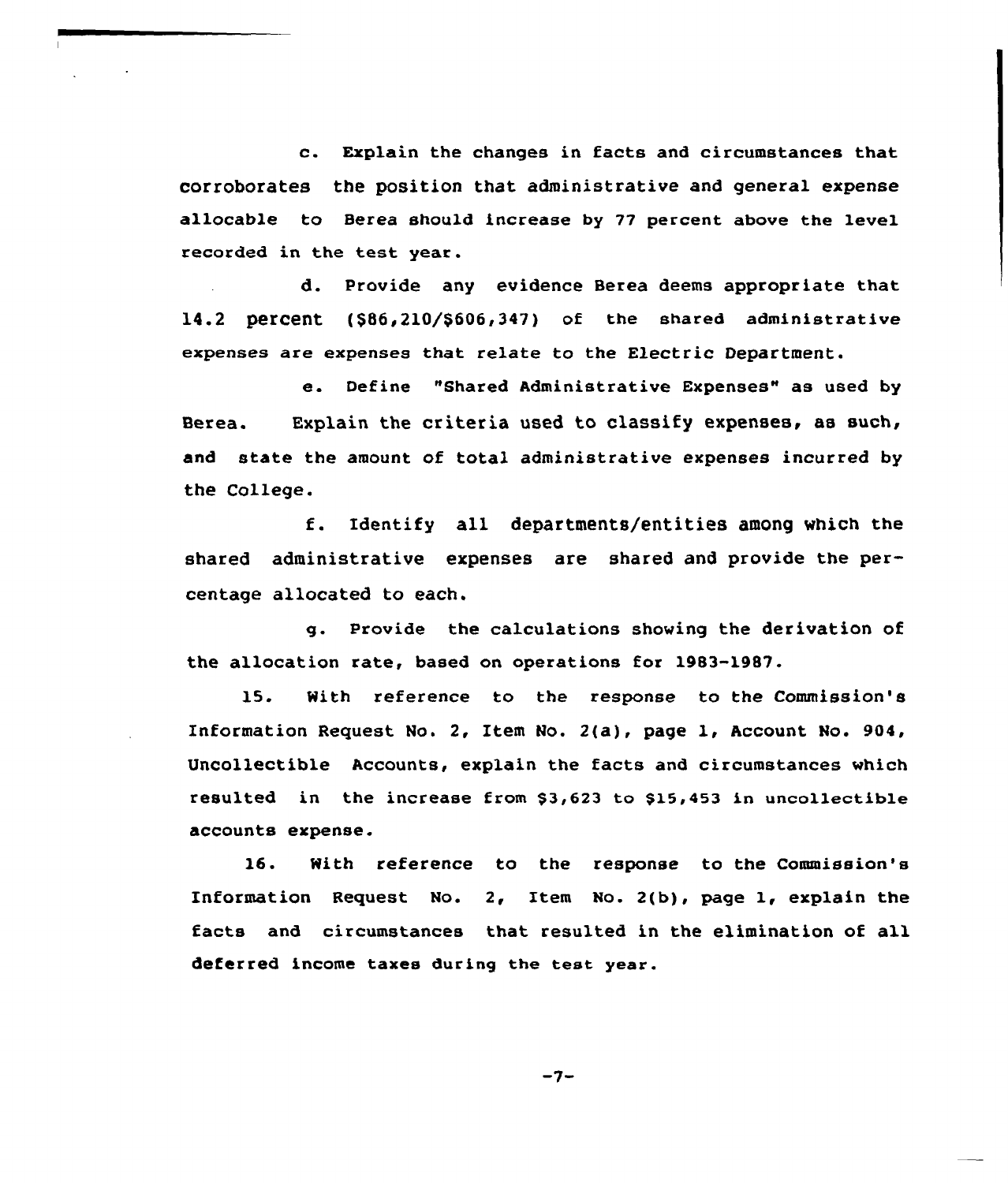17. Provide the following information related to any mutual resources and expenses shared by Berea and Berea College Water Utility Department:

a. Identify all employees (by employee number) that perform duties for both electric and water operations. also, state how these employees' waqes and salaries are allocated between the two departments.

b. Identify all assets benefiting both electric and water departments. Also, explain how depreciation, maintenance, etc., expenses are allocated between the two departments.

c. Identify all other expenses that are allocated exclusively between the water and electric departments. Also, explain how each expense is allocated between the two departments.

18. Furnish a copy of the "Utility Standard Rules and Regulations" which is referred to in the tariffs.

19. There is no provision for invoking a penalty for Low Power Factor in any of the tariffs. Is there some reason for this? If so, please elaborate on it.

20. Regarding Exhibit 2B, page 8, of the application, why is this tariff limited to customers with usage of 25,000 kilowatts (kilowatt-hours) per month?

21. Should not "kilowatts" be "kilowatt-hours" in the availability of service?

22. With reference to the response to the Commission's Information Request No. 1, Item No. 11, page 2, please explain the increase in expenses for PCB transformer disposal which went from

 $-8-$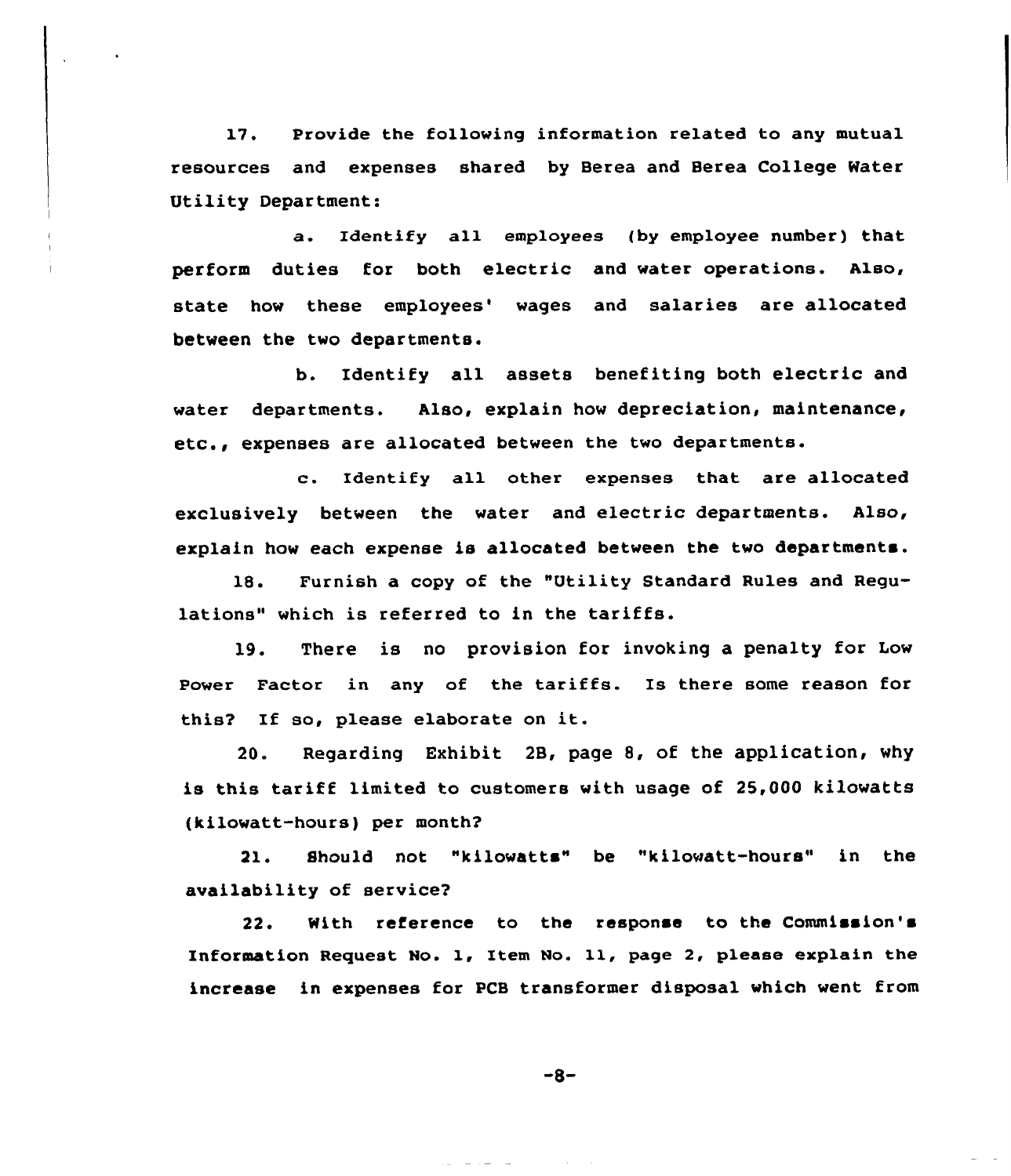\$ 27 to \$9,457 during the test year. Furnish detailed information such as:

a. Number of transformers serviced.

b. Methods used to service the transformers.

c. Use of in-house or contractor labor, etc.

d. Provide a description of Berea's previous activity in PCB transformer disposal.

e. Furnish any existing formal plans for PCB transformer disposal. If no such formal plans exist, state Berea's intended plans.

23. With reference to Exhibit 4, page 9, of the application, are there any changes in the depreciation rates shown here from previously used rates?

24. Has the 25 percent depreciation rate for transportation equipment been supported by experience2

25. On a month-by-month basis, provide Berea's purchased power expense showing billing units, energy and demand rates and any adjustments reflected in the test year expense of \$3,250,018.

26. a. Provide the current (reduced) rates of Kentucky Utilities Company ("KU") reflecting the impact of the Tax Reform Act of 1986 along with a calculation of Berea's normalised purchased power expense based on the reduced rates.

b. Provide copies of the rate reduction notice received from KU and a detailed description of how Berea plans to implement the rate reduction for its customers.

c. Provide specific proposals regarding treatment of this issue within the context of this case.

 $-9-$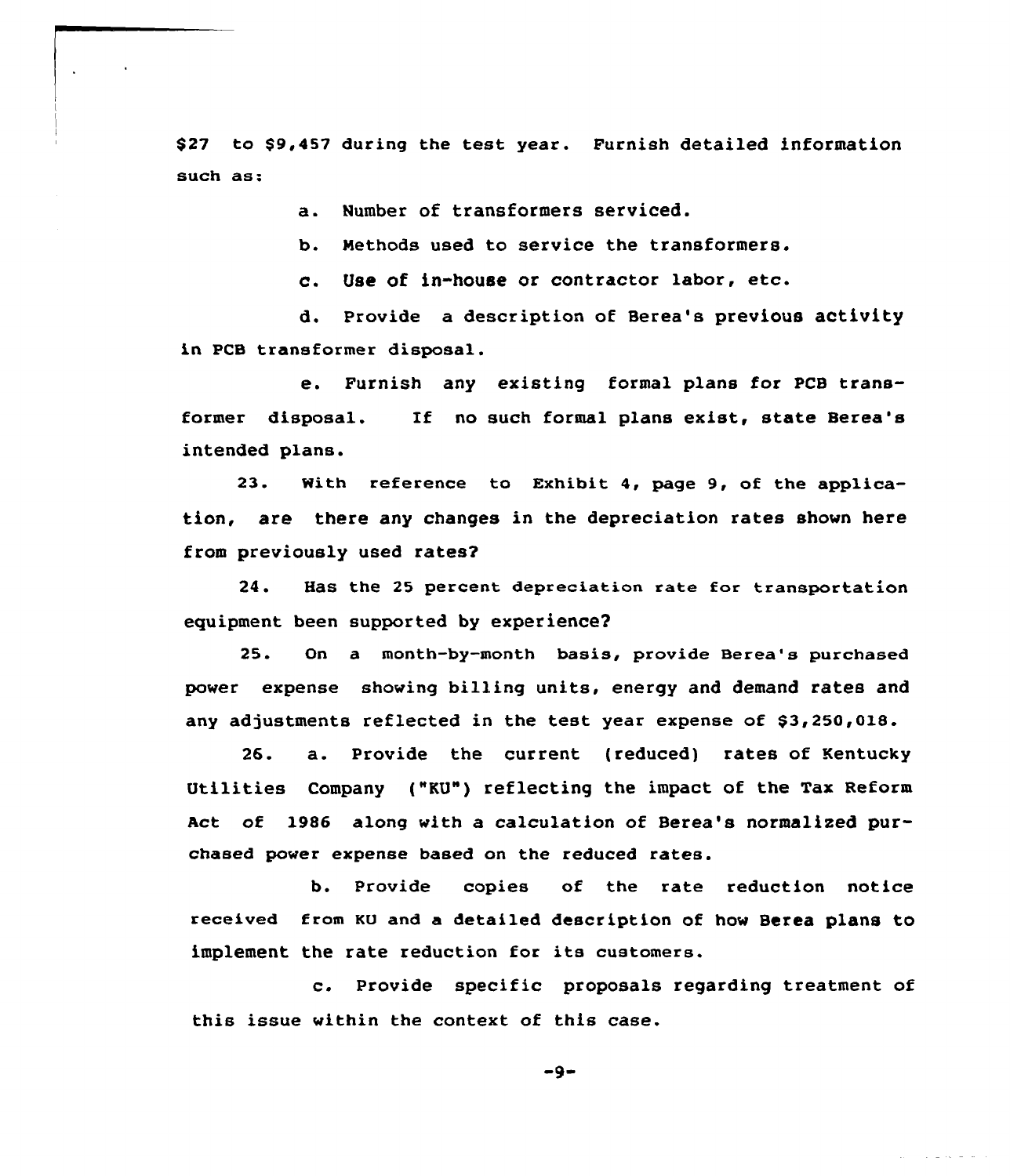27. For proposed rate classes 3, <sup>4</sup> and 5, explain the insertion of the word "qualifying" in the (a) paragraphs which identify the customers for which the tariff is applicable.

28. a. Zn the testimony of Nr. Donald Bewley, in the response to Question No. 17, the rationale is given for the proposed residential rate design. Although a continuation of the current declining block rate structure is proposed, explain why the spread between rate blocks is being reduced.

b. Explain why, for the first and second residential rate blocks (first <sup>200</sup> KWH and next 300 KWH), a reduction in rates is proposed.

29. Explain the reason for allocating the full increase in proposed rate classes 3, <sup>4</sup> and 5 to the KWH energy charge.

30. In the testimony of Nr. Bewley, in the response to Question No. 23, reference is made to the Order in Case No. 9397<sup>2</sup> in connection with the <sup>5</sup> and <sup>2</sup> percent discounts reflected in the proposed class <sup>4</sup> and class <sup>5</sup> rates. Provide the date of the referenced Order and cite the specific language dealing with these discounts.

 $31.$  a. For the test year, provide the amount of revenue generated through late payment penaltiee.

b. Provide an estimate of the effect that the proposed increase would have on the amount of revenue generated through late payment penalties. Include supporting calculations.

 $\overline{\mathbf{z}}$ Ibid.

 $-10-$ 

and the state of